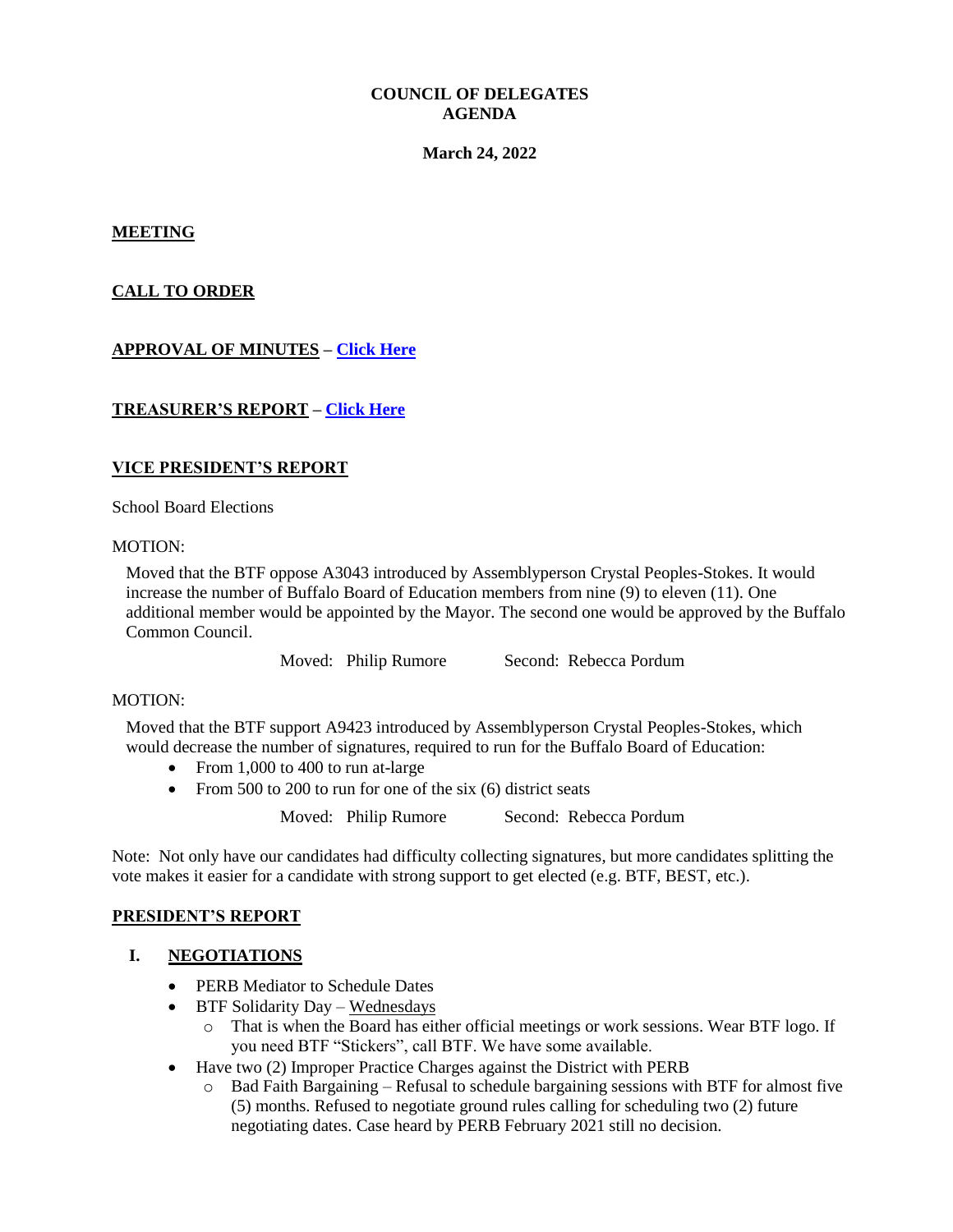- $\circ$  Regressive Bargaining BTF agreed to one of the District's counter proposals. Later the District stated it was no longer proposing it. Conference scheduled with PERB in April.
- BTF Solidarity Rally We will be holding an all teacher solidarity rally before the next scheduled Board of Education meeting on April 20, 2022. The place (since it's not certain at this time) will be announced as will the time.
- Resolution Insulting and Demeaning Superintendent/Board contract proposal. (**[Document I](http://www.btfny.org/cod/agendas/2022/mar24/32422_doc1.pdf)**)

Moved: Philip Rumore Second: Rebecca Pordum

# **II. SCHOOL SAFETY/SECURITY**

Once the Superintendent received the first set of safety concerns, she, as you may have read, began to take action to address them. We have now forwarded the latest BTF school safety survey to the Superintendent, Board, you and media. We will be forwarding it to NYSED and the Federal Department of Education. We will continue to survey schools.

### MOTION:

WHEREAS: Violence, anger and disruptive behaviors are harmfully infecting our students/children, and

WHEREAS: It is critical that we realize that the resulting and too-often fatal incidents in our schools and on our school grounds are occurring across the United States, and

WHEREAS: This is a National Crisis involving the well-being of our children that must immediately be addressed by the President and Congress of the United States as well as other relevant agencies.

THEREFORE BE IT RESOLVED: That the BTF will take the following action(s):

- Seek through correspondence, email, petitioning and other appropriate methods, the support of NYSUT, NEA, AFT, our State and Federal legislators, and all other critical people and organizations, to ensure safety in our schools (which extends into the communities) for the following:
	- o Earmarked Federal funding for school counselors, school psychologists, school social workers, school attendance teachers, etc. with a defined caseload, e.g. 120/1.
	- o Earmarked Federal funding to provide sufficient security personnel who will also be trained to gain the confidence of students to relate any concerns.
	- o Earmarked Federal funding for community organizations that have experience working with students to prevent acts of violence and disruption.
	- o Earmarked Federal funding to provide metal detectors for any District /School that needs them, without taking away from students' other educational needs/programs.
	- o De-escalating techniques for all staff and parents.
	- o Other critical school security needs identified by a school district.

Moved: Philip Rumore Second: Rebecca Pordum

# **III. 2022-2023 SCHOOL CALENDAR**

**Calendar A [\(Click Here\)](http://www.btfny.org/email/2022/draft_2223_cala.pdf) – 43 Week Calendar**

Moved that BTF enter into an MOU that reflects Calendar A, 43 weeks

Moved: Second:

# **Calendar B [\(Click Here\)](http://www.btfny.org/email/2022/draft_2223_calb.pdf)** – **42 Week Calendar**

Moved that BTF enter into an MOU that reflects Calendar B, 42 weeks

Moved: Second: Second: